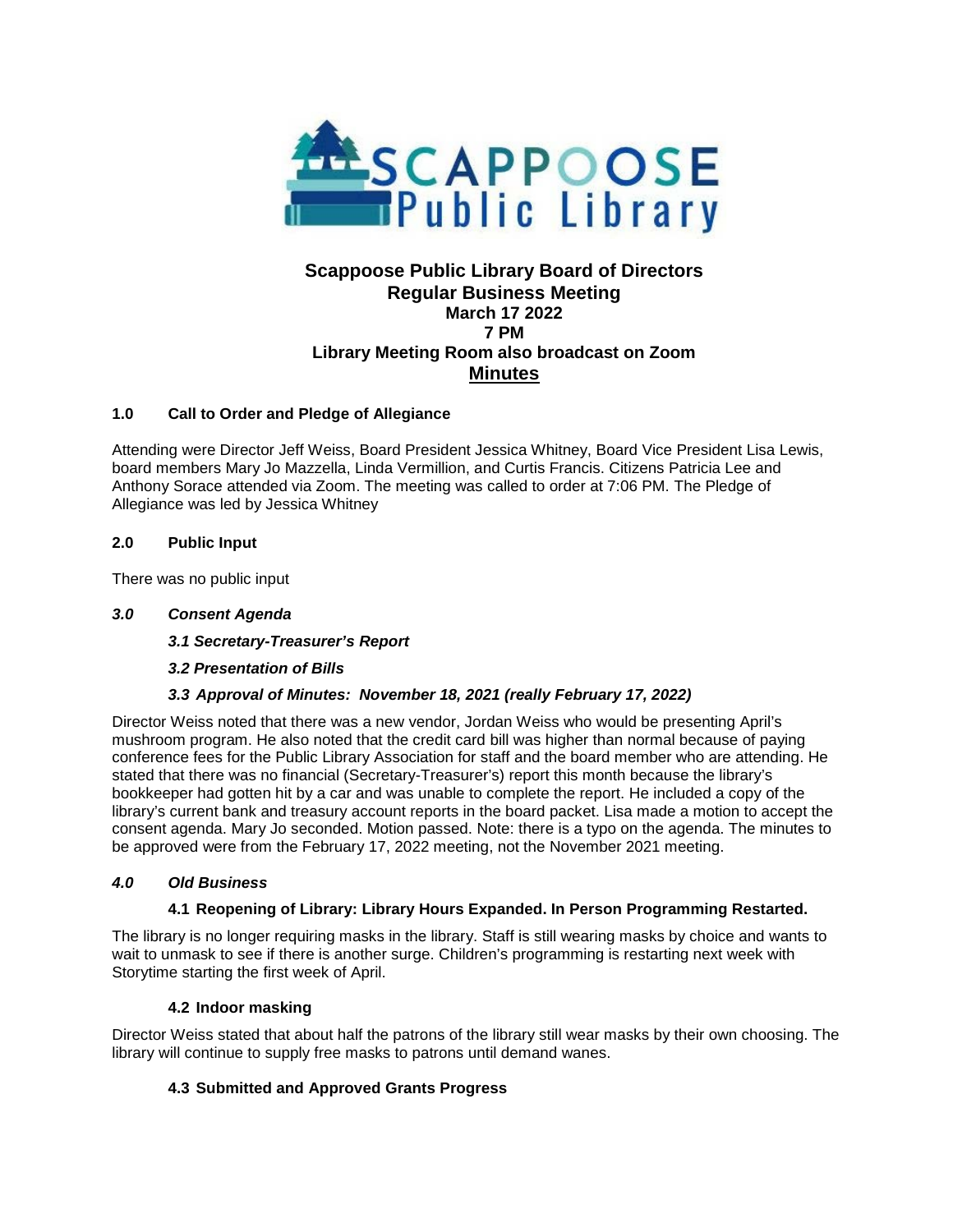Director Weiss stated that the grant submitted to the Columbia River PUD has received approval from their grants committee for the library grant to underwrite Movies in the Park this summer. We await final approval from the PUD full board. He will be attending their next board meeting for their vote on the library grant of \$2800. The library has negotiated a flat rate for the summer with Swank Films again instead of paying a negotiated price for each film showing in Heritage Park

# **4.4 2022-23 Budget Planning.**

Preliminary budget documents for 2022-23 were presented. As a preliminary comment, he noted that Scappoose Library serves about the same population as St. Helens Library but has exceeded St Helens Library in circulation for the past two years. He also noted that Scappoose Library has more initial circulations and St Helens has more renewals probably because St Helens has a circulation period that is shorter than Scappoose by a week.

Fines were discussed. Currently the library is not charging overdue fines and voted in December to eliminate fines on children's materials. The library earns a few thousand dollars a year from fines. Curtis wondered why we haven't restarted as the library is fully reopened without masks. Director Weiss stated that the library has not charged fines for two years and it does not seem to have affected the library's finances. Curtis stated that if the fines were not a significant income source they probably weren't needed. The board discussed the potential problems of getting materials returned, but Weiss stated they had not seen a significant increase in unreturned materials. Weiss said the library mails patrons three physical notices if materials are overdue beyond a week. There is a notice at 10 days, a notice at 30 days, and a final bill thereafter for the replacement cost if the items are not returned. The patron also gets email noticed during that period if we have an email address for them. Weiss said several Washington County libraries no longer charge fines and that is new since the pandemic. Lisa said she thought not charging fines would be good public relations. Linda suggested that we don't charge fines through the end of the year and revisit the decision in January. At that point we could decide whether to make the change permanent. The board agreed to try this.

The preliminary budget was discussed with the understanding that these figures would probably change by the budget committee meeting. Weiss anticipates carrying over \$225,000 from the current budget and receiving about \$340,000 in property tax and earning about \$27,000 in grants, fees for services, and donations. Staff pay was discussed. Weiss said he was recommending a 2% step plus a 2% COLA for hourly staff. The general budget was discussed. Overall, the general budget is the same as the current year, but with monies shifted in some categories in anticipation of inflation. Weiss anticipates utilities, some professional services, computer services, and insurance to increase in the next budget year.

### **4.5 Public Library Association Conference**

There was no discussion on this item. It was mentioned briefly in the Librarian's report. The conference is next week in Portland.

### **5.0 New Business**

### **5.1 Librarian's report**

The Librarian's Report was presented by the director. It is attached. Director Weiss is on the Scappoose 50 Year Planning Committee. The library participation in Earth Day and Earth Day events were discussed. The library art show and adult programming was presented. Weiss noted that the library is distributing more food during the produce distribution day on Wednesday and has requested more produce from the food bank. Budgeting money for some sort of health care underwriting was discussed. The library is not required to provide employee health care, but would like to provide some sort of health care. Currently staff is on differing health care plans that vary from private health care, the Healthy Oregon plan and Medicare. With the Oregon plan and Medicare, the library cannot provide monetary support to those staff. Fairness among all staff is an issue. Bonuses were discussed as an alternative based on hours worked and salary. Quarterly and semi-annual payments versus payments as part of the normal pay cycle were discussed. Giving staff gift cards was also suggested by Curtis. Weiss said he was not sure whether that was legal and would ask the library auditor about this and about the tax liability. The board suggested that the bonuses be paid out on a regular basis and that staff be made aware that the